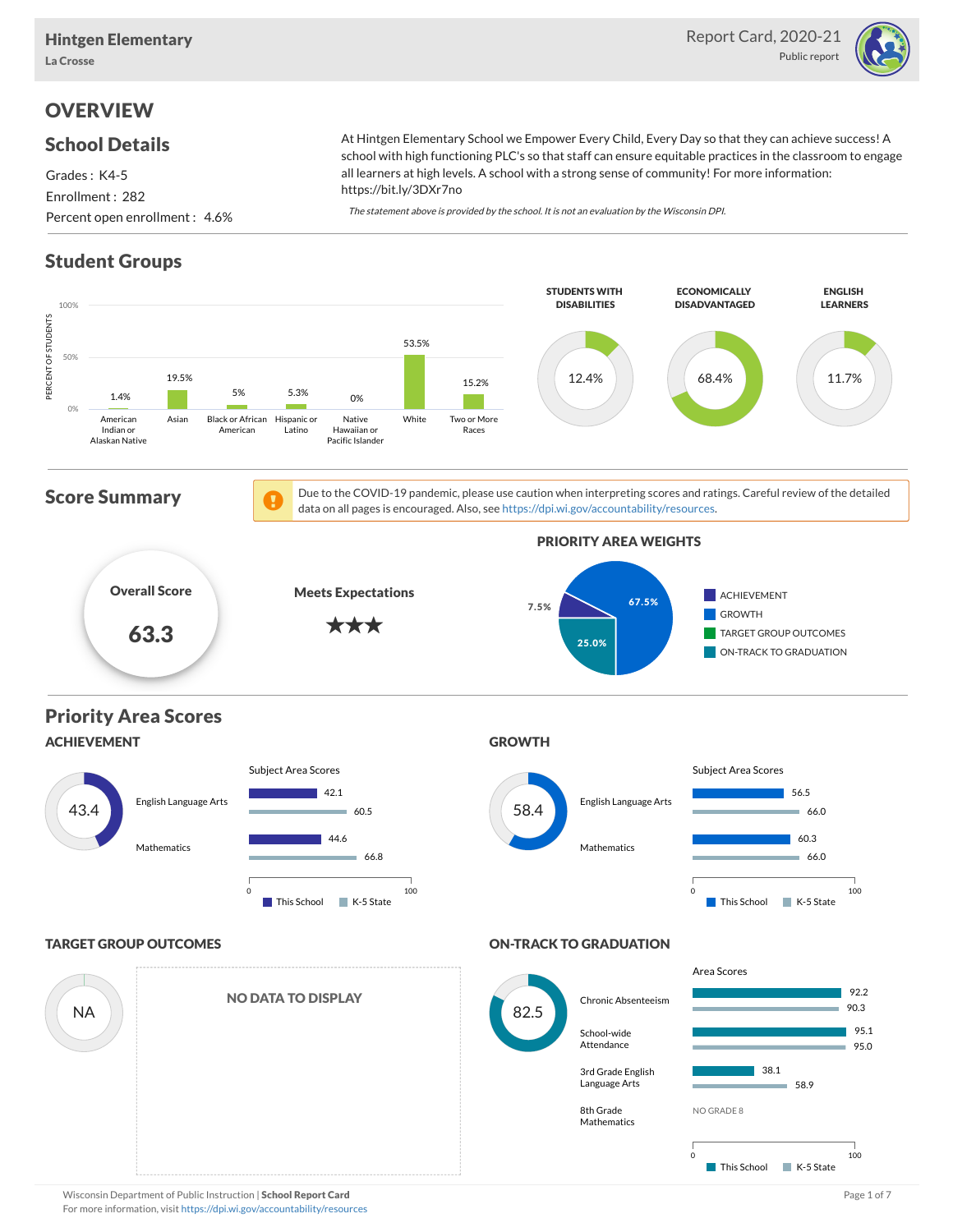

# ACHIEVEMENT

This priority area summarizes how this school's students performed on state assessments using a points-based proficiency system that gives partial credit for Basic test performance and extra credit for Advanced performance. The score is a multi-year average of English language arts and mathematics subscores.





## Student Group Achievement, 2020-21 (for information only)

Group size is given in parentheses. Groups with fewer than 20 students are not displayed.

#### ENGLISH LANGUAGE ARTS



#### Performance Levels by Year

These graphs show school-wide percentages and group sizes of students performing at each level.

#### ENGLISH LANGUAGE ARTS



#### **MATHEMATICS**

**MATHEMATICS** 



Wisconsin Department of Public Instruction | School Report Card Page 2 of 7 and 2008 and 2009 and 2 of 7 and 2 of 7

For more information, visit <https://dpi.wi.gov/accountability/resources>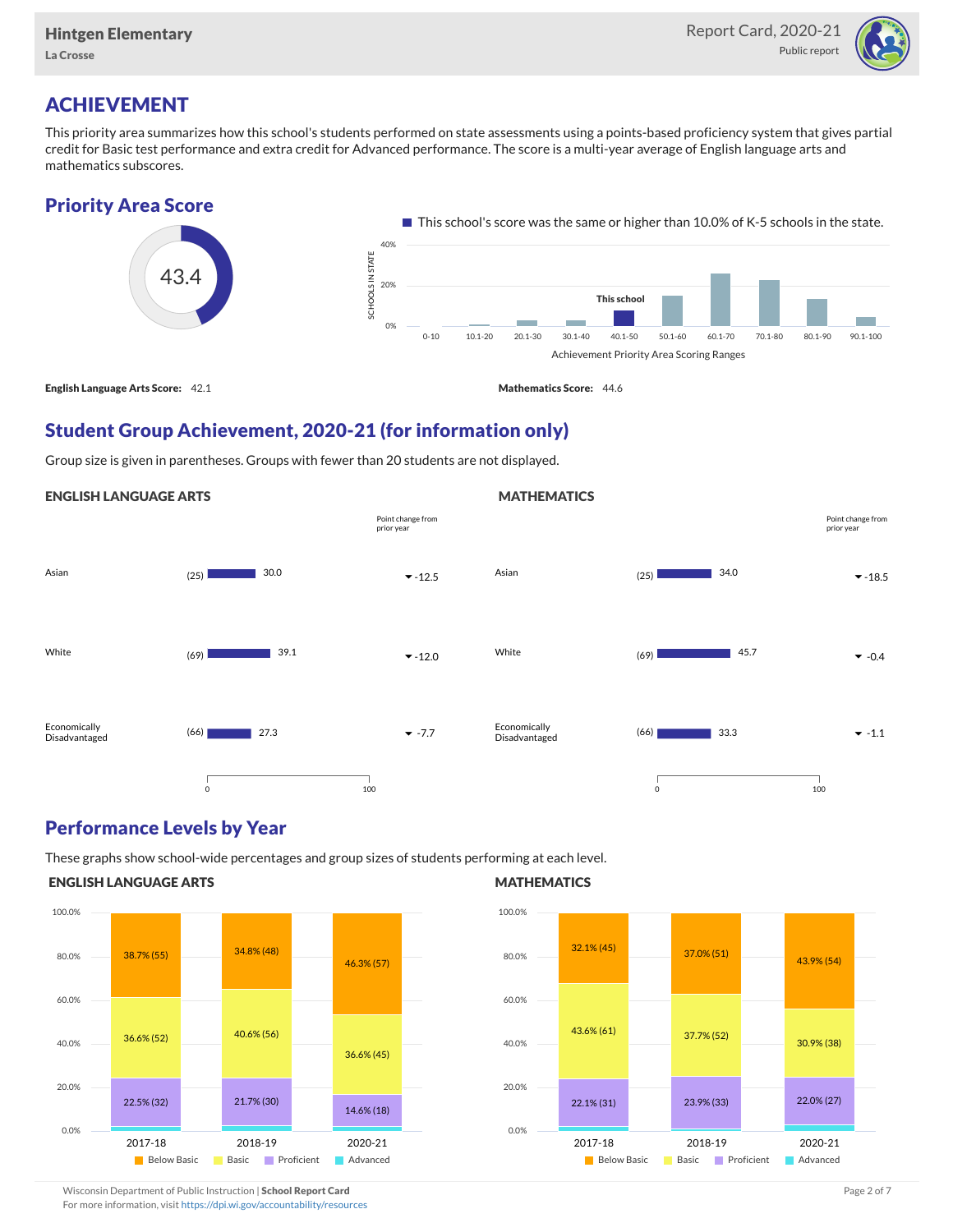

# ACHIEVEMENT - ADDITIONAL INFORMATION

The data on this page is for information only.

# Test Participation Rates, 2020-21

| <b>ENGLISH LANGUAGE ARTS</b> |                             | <b>MATHEMATICS</b> |                             |  |  |  |  |
|------------------------------|-----------------------------|--------------------|-----------------------------|--|--|--|--|
| All students                 | Lowest-participating group: | All students       | Lowest-participating group: |  |  |  |  |
|                              | Two or More Races           |                    | Two or More Races           |  |  |  |  |
| 97.0%                        | 95.2%                       | 97.0%              | 95.2%                       |  |  |  |  |

## Student Group Performance Levels by Year

Groups with any full academic year students in tested grades are shown.

#### ENGLISH LANGUAGE ARTS

|                                   | 2017-18          |           |            |           |                    |                   | 2018-19  |            |         | 2020-21        |                  |          |            |                      |                    |
|-----------------------------------|------------------|-----------|------------|-----------|--------------------|-------------------|----------|------------|---------|----------------|------------------|----------|------------|----------------------|--------------------|
|                                   | Tested<br>Total# | Advanced  | Proficient | Basic     | <b>Below Basic</b> | Tested<br>Total # | Advanced | Proficient | Basic   | Below<br>Basic | Tested<br>Total# | Advanced | Proficient | Basic                | <b>Below Basic</b> |
| All Students: K-5 State           | 192,784          | 7.3%      | 35.1%      | 34.5%     | 23.2%              | 189,032           | 6.7%     | 33.7%      | 34.8%   | 24.8%          | 158,545          | 5.8%     | 31.3%      | 35.0%                | 27.9%              |
| All Students                      | 142              | 2.1%      | 22.5%      | 36.6%     | 38.7%              | 138               | 2.9%     | 21.7%      | 40.6%   | 34.8%          | 123              | 2.4%     | 14.6%      | 36.6%                | 46.3%              |
| American Indian or Alaskan Native | $\mathbf 0$      | <b>NA</b> | <b>NA</b>  | <b>NA</b> | <b>NA</b>          | $\angle 20$       | $\star$  | $\star$    | $\star$ | $\star$        | $\sim 20$        | $\star$  | $\star$    | $\ddot{}$            |                    |
| Asian                             | 20               | 0.0%      | 10.0%      | 60.0%     | 30.0%              | 20                | 10.0%    | 0.0%       | 55.0%   | 35.0%          | 25               | 0.0%     | 12.0%      | 36.0%                | 52.0%              |
| <b>Black or African American</b>  | $\sim 20$        | $\star$   | $\star$    | $\star$   | $\star$            | $\sim 20$         | $\star$  | $\star$    | $\star$ | $\star$        | $\sim 20$        | $\star$  | $\star$    |                      |                    |
| Hispanic or Latino                | $\angle 20$      | ٠         | $\star$    | ٠         | $\star$            | $\angle 20$       | $\star$  | $\star$    | $\star$ | $\star$        | $\angle 20$      | $\star$  | $\star$    | $\ddot{\phantom{1}}$ |                    |
| White                             | 94               | 3.2%      | 25.5%      | 34.0%     | 37.2%              | 90                | 1.1%     | 32.2%      | 34.4%   | 32.2%          | 69               | 1.4%     | 17.4%      | 39.1%                | 42.0%              |
| Two or More Races                 | $\sim 20$        |           | ٠          | ٠         | $\star$            | $\sim 20$         | $\star$  | $\star$    |         | ٠              | $\sim 20$        | $\star$  | $\star$    |                      |                    |
| <b>Economically Disadvantaged</b> | 79               | 0.0%      | 12.7%      | 35.4%     | 51.9%              | 80                | 1.3%     | 8.8%       | 48.8%   | 41.3%          | 66               | 1.5%     | 7.6%       | 34.8%                | 56.1%              |
| <b>English Learners</b>           | $\sim 20$        | $\star$   | $\star$    | $\star$   | $^\star$           | $\sim 20$         | $\star$  | $\star$    | $\star$ | $\star$        | $\sim 20$        | $\star$  | $\star$    |                      |                    |
| <b>Students with Disabilities</b> | 25               | 4.0%      | 4.0%       | 16.0%     | 76.0%              | 24                | 0.0%     | 4.2%       | 16.7%   | 79.2%          | $\sim 20$        | $\star$  | $\star$    | $\star$              | $\star$            |

#### **MATHEMATICS**

|                                   | 2017-18           |                      |            |           |                |                  |          | 2018-19    |                      |                |                  | 2020-21  |            |           |                    |
|-----------------------------------|-------------------|----------------------|------------|-----------|----------------|------------------|----------|------------|----------------------|----------------|------------------|----------|------------|-----------|--------------------|
|                                   | Tested<br>Total # | Advanced             | Proficient | Basic     | Below<br>Basic | Tested<br>Total# | Advanced | Proficient | Basic                | Below<br>Basic | Tested<br>Total# | Advanced | Proficient | Basic     | <b>Below Basic</b> |
| All Students: K-5 State           | 193,134           | 11.3%                | 35.2%      | 32.5%     | 21.0%          | 189,328          | 12.0%    | 34.8%      | 32.0%                | 21.2%          | 158,380          | 10.1%    | 32.3%      | 32.1%     | 25.6%              |
| <b>All Students</b>               | 140               | 2.1%                 | 22.1%      | 43.6%     | 32.1%          | 138              | 1.4%     | 23.9%      | 37.7%                | 37.0%          | 123              | 3.3%     | 22.0%      | 30.9%     | 43.9%              |
| American Indian or Alaskan Native | $\mathbf 0$       | <b>NA</b>            | <b>NA</b>  | <b>NA</b> | <b>NA</b>      | $\angle 20$      | $\star$  | $\star$    | $\ddot{}$            | $\star$        | $\angle 20$      | $\star$  | $\star$    |           |                    |
| Asian                             | $\sim 20$         | $\star$              | $\star$    | ٠         | $\star$        | 20               | 10.0%    | 15.0%      | 45.0%                | 30.0%          | 25               | 0.0%     | 16.0%      | 36.0%     | 48.0%              |
| <b>Black or African American</b>  | $\angle 20$       | $\star$              | $\star$    | ÷         | $\star$        | $\angle 20$      | $\star$  | $\star$    | $\star$              | $\star$        | $\sim 20$        | $\star$  | $\star$    |           |                    |
| Hispanic or Latino                | $\angle 20$       | $\ddot{}$            | $\star$    | $\star$   | $\star$        | $\angle 20$      | $\star$  | $\star$    | $\ddot{}$            | $\star$        | $\angle 20$      | $\star$  | $\star$    | $\ddot{}$ |                    |
| White                             | 93                | 2.2%                 | 24.7%      | 50.5%     | 22.6%          | 90               | 0.0%     | 26.7%      | 38.9%                | 34.4%          | 69               | 4.3%     | 23.2%      | 31.9%     | 40.6%              |
| Two or More Races                 | $\sim 20$         | $\ddot{\phantom{1}}$ | $\star$    | $\star$   | $\star$        | $\sim 20$        | $\star$  | $\star$    | $\ddot{\phantom{1}}$ | $\star$        | $\sim 20$        | $\star$  | $\star$    |           |                    |
| <b>Economically Disadvantaged</b> | 78                | 0.0%                 | 14.1%      | 39.7%     | 46.2%          | 80               | 0.0%     | 15.0%      | 38.8%                | 46.3%          | 66               | 1.5%     | 16.7%      | 28.8%     | 53.0%              |
| English Learners                  | $\leq 20$         | $\star$              | $\star$    | $\star$   | $\star$        | $\angle 20$      | $\star$  | $\star$    | $\star$              | $\star$        | $\angle 20$      | $\star$  | $\star$    | $\ddot{}$ |                    |
| <b>Students with Disabilities</b> | 25                | 4.0%                 | 4.0%       | 28.0%     | 64.0%          | 24               | 0.0%     | 0.0%       | 25.0%                | 75.0%          | $\sim 20$        | $\star$  | $\star$    | $\star$   |                    |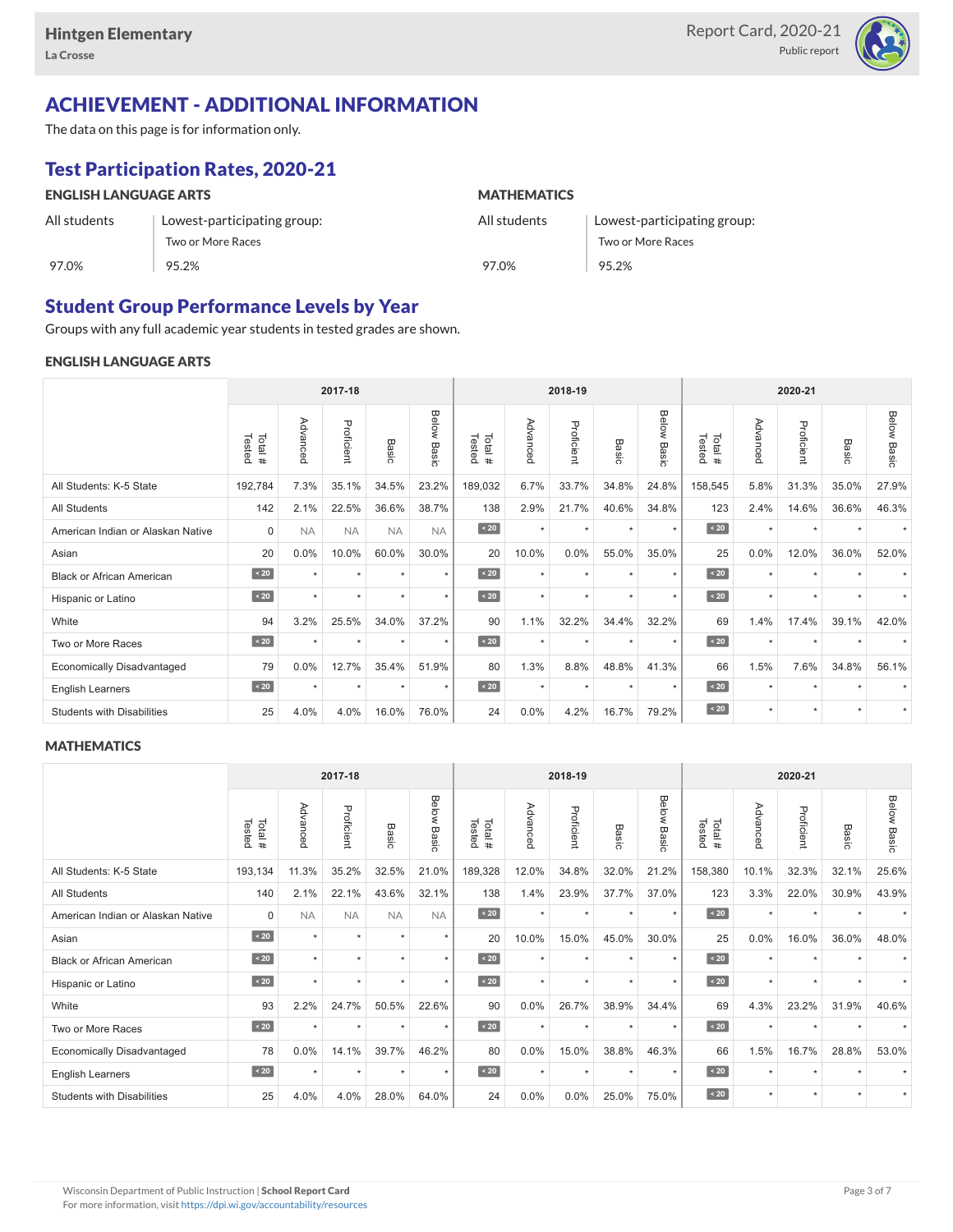

## **GROWTH**

This priority area measures year-to-year student progress on statewide tests. It uses a value-added model that seeks to control for circumstances beyond the influence of educators. A high value-added score means that on average students in the school are progressing more quickly than other, similar students. Growth is scored from 0 to 100 to match the other priority areas and is a conversion from the roughly 0 to 6 value-added score.



## Student Group Value-Added (for information only)

Value-added scores cover an approximately 0-6 range. Higher scores mean greater positive impact. A score of 3.0 is average. Group size is shown in parentheses. Groups with fewer than 20 students are not displayed. Shaded boxes indicate higher-than-average scores.

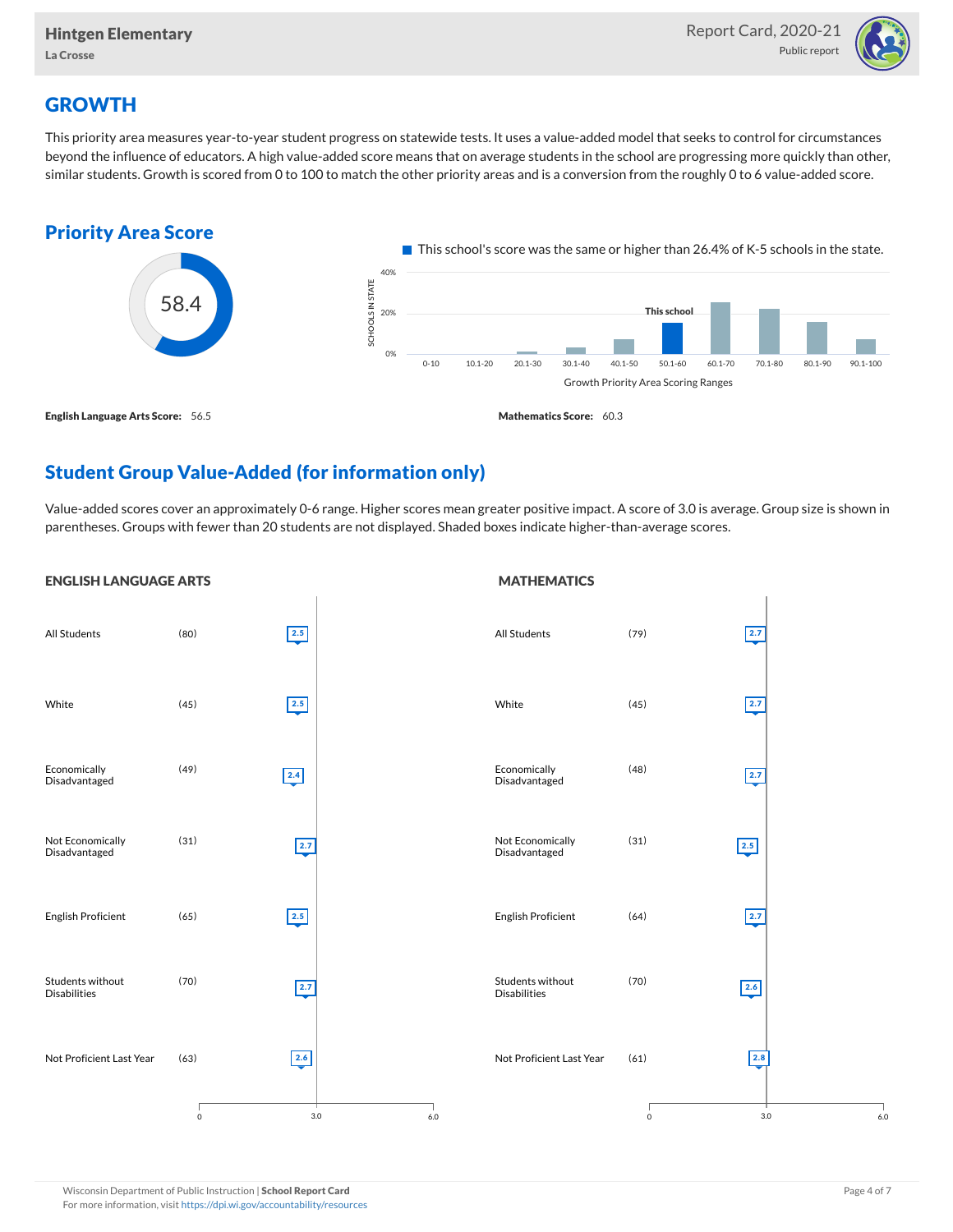

# TARGET GROUP OUTCOMES

This priority area examines outcomes for students with the lowest test scores — the Target Group. It is designed to promote equity by helping schools focus on learners who need the most support while also improving outcomes for all students. The priority area score combines component scores for achievement, growth, chronic absenteeism, and attendance or graduation rate. Data are not displayed when target groups have fewer than 20 students.

## Priority Area Score



## Component Scores

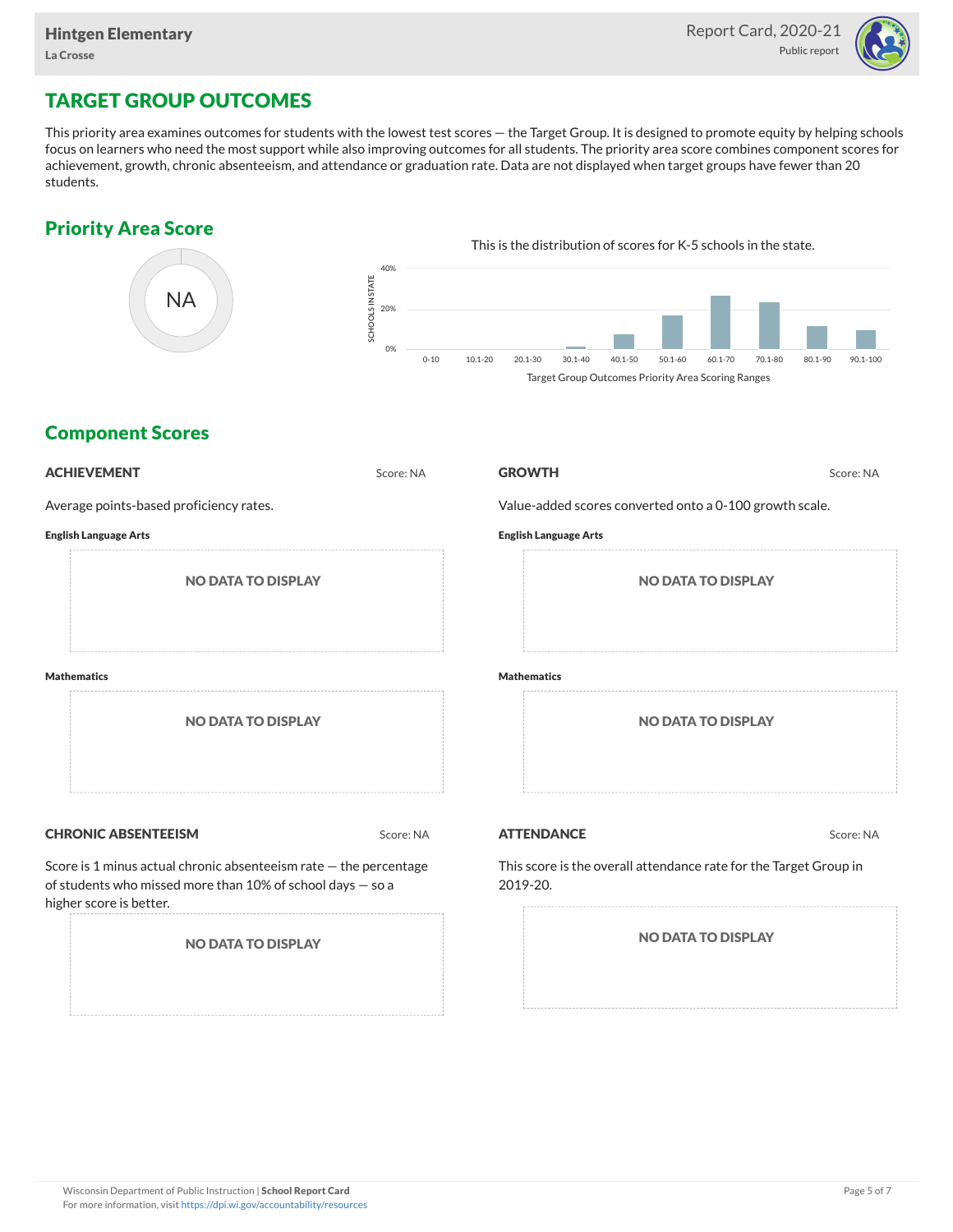

# ON-TRACK TO GRADUATION

This priority area indicates how successfully students are progressing toward completing their K-12 education. The score combines component scores for measures of student engagement and achievement.

# Priority Area Score



 $\blacksquare$  This school's score was the same or higher than 16.6% of K-5 schools in the state.



## Component Scores

| <b>CHRONIC ABSENTEEISM</b> |
|----------------------------|
|                            |

Score: 92.2

Score is 1 minus actual chronic absenteeism rate — the percentage of students who missed more than 10% of school days — so a higher score is better.



#### **SCHOOL-WIDE ATTENDANCE** Score: 95.1

This score is the overall attendance rate for the school in 2019-20.



**3RD GRADE ENGLISH LANGUAGE ARTS** Score: 38.1

Average points-based proficiency rates.



#### **8TH GRADE MATHEMATICS** Score: NA

Average points-based proficiency rates.

NO GRADE 8